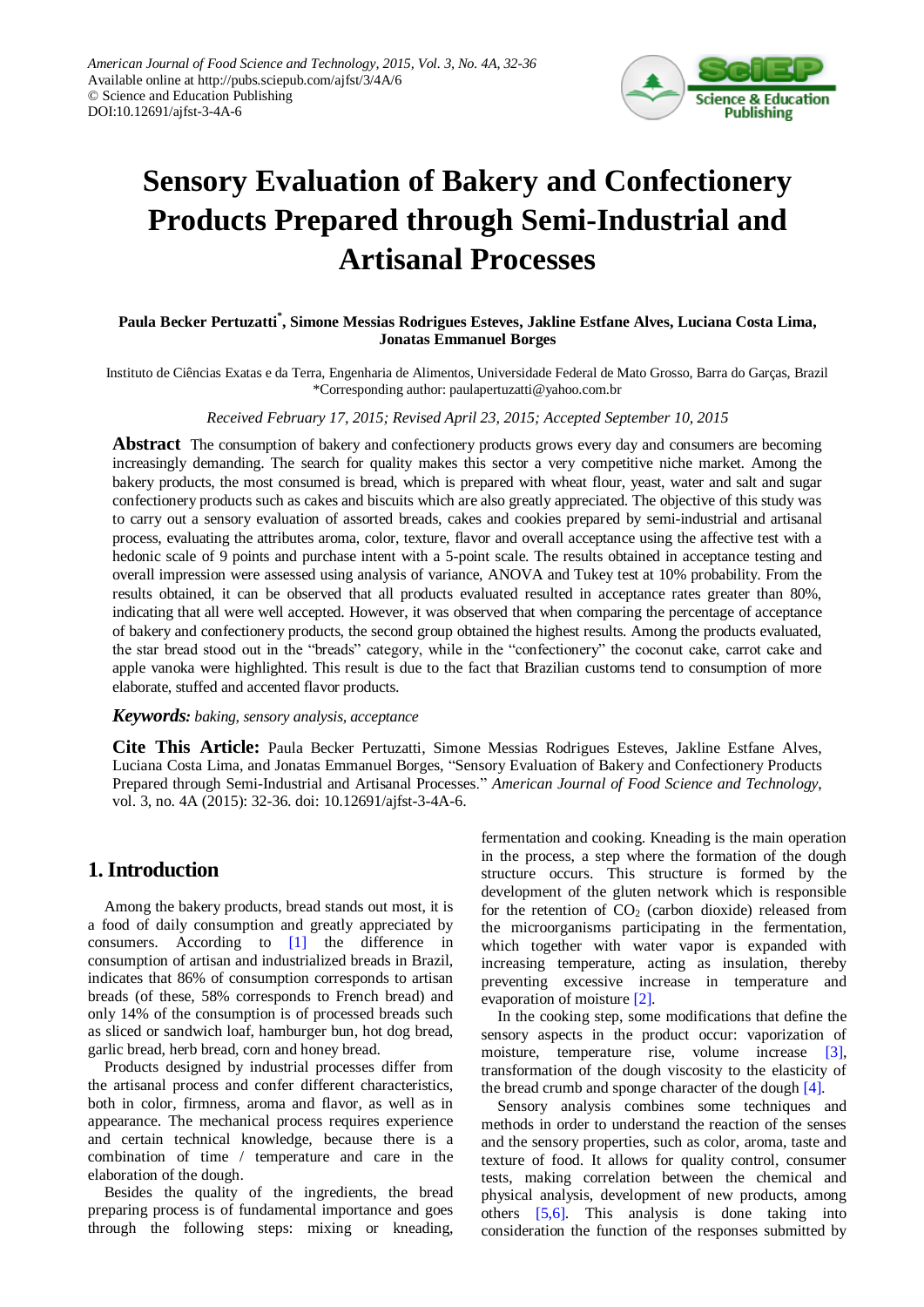individuals to the various sensations that originate from physiological reactions that result from some stimulus, which leads to the interpretation of the intrinsic properties of product[s \[7\].](#page-4-5)

The objective of this study was to evaluate the sensory acceptability and purchase intent of different bakery and confectionery products prepared by semi-industrial and artisanal process.

## **2. Material and Methods**

The products were developed and evaluated during an extension course in baking, held at the Laboratory of Bakery and Sensory Analysis of Araguaia University Campus - AUC, Federal University of Mato Grosso - UFMT in Barra do Garças, in the period from October to November 2014. The raw materials were purchased in local shops and sent to the laboratory.

## **2.1. Preparation of Products**

For bread preparation, the ingredients were separated, weighed in a semi-analytical balance and subjected to semi-industrial process using a kneading trough (G-Paniz DV-30), dough divider (G-Paniz MPS-250), modeler (G-Paniz MPC-15) and turbo electric oven (G-Paniz FTE-120). The breads were prepared based on a conventional formulation [\(Table 1\)](#page-1-0), previously tested, and the mixing process is basically the same for all breads, comprising of first adding yeast to the flour, mixing for two minutes, followed by addition of the remaining dry ingredients and finally water. Part of this water used was in the form of ice so that the mass temperature does not exceed 26°C. The fat was added after complete absorption of water so that there was no interference of the fat in water absorption by the flour.

The kneading process took place for 4 minutes at a speed of 380 rpm, the time required for optimal gluten formation. The mass was then taken to a divider and shaped in the specific format of each type of bread and allowed to stand for 15 to 40 minutes depending on the mass of each fermentation process. After this time, the

fermented products were taken to the oven at a temperature of 180°C to 220°C for an average time of 10 to 45 minutes. The confectionery products such as cakes and biscuits were also developed during the course through artisanal process using a household mixer (Power Chef planetary model, PHILCO), and manual cookie modelers of various shapes. The formulations of the cakes and cookies were also conventional [\(Table 2\)](#page-2-0). The finished products were subjected to sensory evaluation by acceptance test and purchase intent.

#### **2.2. Sensory Evaluation**

Samples were offered to 50 judges aged 16-40 years of both sexes, who evaluated the attributes aroma, color, texture, taste, and overall acceptance of the products, using a hedonic scale of 9 points, and purchase intent using a 5-point scale. The results of the acceptance test were evaluated by ANOVA statistical analysis and Tukey test at 10% probability using an appropriate software.

# **3. Results and Discussion**

### **3.1. Acceptance Testing**

According to the results shown in [Table 3,](#page-2-1) it can be seen that in the flavor attribute, acceptance values ranged from 7.5 for the sliced loaf of bread to 8.6 for the star bread, which differed from the others at  $p<0.10$ , with no significant difference between the products that had lower averages, i.e the sliced bread, milk bread, whole wheat bread, corn bread, panettone, colonial bread, Italian bread, French bread, hamburger bun, hot dog bread, pita bread and brioche bread. However, all products were very well accepted in all evaluated attributes, since to be considered accepted by their sensory characteristics, a product needs to present a minimum acceptance rate of 70% and the results of percentage of acceptance found ranged from 80.9% for the sliced bread texture and 97.7% for Star bread flavor, a result that is in agreement with Esteller and Lannes [\[8\],](#page-4-6) who stated that the taste is the most appreciated attribute of a food.

|  | Table 1. Bread formulations (grams) |  |
|--|-------------------------------------|--|
|  |                                     |  |

<span id="page-1-0"></span>

| Ingredients          |                | 2   | 3                        | 4    | 5                        | 6   | 7                        | 8                        | 9   | 10                       | 11                       | 12   | 13  | 14  | 15             | 16  | 17                       | 18  |
|----------------------|----------------|-----|--------------------------|------|--------------------------|-----|--------------------------|--------------------------|-----|--------------------------|--------------------------|------|-----|-----|----------------|-----|--------------------------|-----|
| <b>Wheat Flour</b>   | 100            | 100 | 100                      | 100  | 100                      | 100 | 1200                     | 500                      | 100 | 1300                     | 1000                     | 1000 | 100 | 100 | 100            | 600 | 1000                     | 840 |
| Whole-Wheat<br>Flour |                |     | 100                      |      |                          |     |                          |                          |     |                          |                          |      |     |     |                |     |                          |     |
| Corn Flour           |                |     |                          | 20   |                          |     |                          |                          |     |                          |                          |      |     |     |                |     |                          |     |
| Dry yeast            | 0.5            | 1.2 | 1.5                      | 1.0  | 2.0                      | 2.5 | 30                       | 30                       | 0.5 | 15                       | 20                       | 10   | 0.5 | 0.5 | 0.5            | 20  | 30                       | 15  |
| Sugar                | 3.5            | 7.0 | 4.0                      | 6.0  | 25                       | 12  | 84                       | 50                       | 5   | 10                       | 180                      | 12   | 6   | 0.5 | 5              | 25  | 50                       | 90  |
| Salt                 | 2.0            | 2.0 | 4.0                      | 2.5  | 1.5                      | 2.0 | 30                       | 10                       | 2.0 | 05                       | 10                       | 20   | 2.0 | 2.0 | 2.0            | 10  | 10                       | 10  |
| Flour enhancer       | 1.0            | 1.0 | 1.0                      | 1.5  | 1.0                      | 1.0 | $\overline{\phantom{a}}$ | ۰                        | 1.0 | ٠                        |                          | ۰    | 1.0 | 1.0 | 1.0            |     |                          |     |
| Water                | 55             | 45  | 120                      | 62   | 40                       | 40  | 375                      | 200                      | 50  | $\overline{a}$           | 400                      | 240  | 55  | 56  | 55             |     |                          |     |
| Fat                  | $\overline{4}$ | 6.0 | 4.0                      | 8.0  | 8.0                      | 6.0 | $\overline{a}$           | $\overline{\phantom{0}}$ | 8.0 | $\overline{\phantom{a}}$ |                          |      | 4   | 0.5 | $\overline{4}$ |     |                          |     |
| Powdered milk        | 1.0            | 4.0 | $\overline{\phantom{a}}$ |      |                          |     | 60                       | 20                       | 2.0 |                          |                          |      | 2   |     |                |     |                          |     |
| Anti-mold            | 0.2            | 0.2 | 0.4                      | 0.25 | $\overline{\phantom{a}}$ | 0.2 | ٠                        | $\overline{\phantom{a}}$ | 0.2 |                          |                          |      |     |     |                |     |                          |     |
| Glucose              | 2.0            | 1.0 | ٠                        |      |                          |     |                          | $\overline{\phantom{a}}$ | 1.0 |                          |                          |      |     |     |                |     |                          |     |
| Eggs                 | $\overline{a}$ | 5.0 | ۰                        |      | 10                       | 4.0 | 150                      | 50                       | 6.0 | 150                      | $\overline{\phantom{a}}$ | 100  |     |     |                | 100 | $\overline{\phantom{a}}$ | 100 |
| Panettone flavor     |                |     |                          |      | 0.2                      |     |                          |                          |     |                          |                          |      |     |     |                |     |                          |     |
| Raisin               |                |     |                          |      | 20                       |     |                          |                          |     |                          |                          |      |     |     |                |     |                          |     |
| Comfits              |                |     |                          |      | 20                       |     |                          |                          |     |                          |                          |      |     |     |                |     |                          |     |
| Margarine            |                |     |                          |      |                          |     | 100                      | 30                       |     |                          | $\overline{\phantom{0}}$ | 30   |     |     |                |     | $\overline{\phantom{a}}$ | 100 |
| Milk                 |                |     |                          |      |                          |     |                          |                          |     | 500                      | $\overline{\phantom{a}}$ | 200  |     |     |                | 200 | 480                      | 240 |
| Coconut milk         |                |     |                          |      |                          |     |                          |                          |     |                          |                          |      |     |     |                |     |                          | 200 |
| Oil                  |                |     |                          |      |                          |     |                          |                          |     | 100                      |                          |      |     |     |                | 240 | 60                       |     |

1= Sliced loaf of bread, 2= Milk bread, 3= Whole wheat bread, 4= Corn bread, 5= Panettone, 6= Sweet bread, 7= *Kuchen* bread, 8= Pizza bread, 9= Colonial bread, 10= Pita bread, 11= Brioche bread, 12= Italian bread, 13= Hamburguer bun, 14= French bread, 15= Hot dog bread, 16= Herb bread , 17= Star bread, 18= Coconut bread.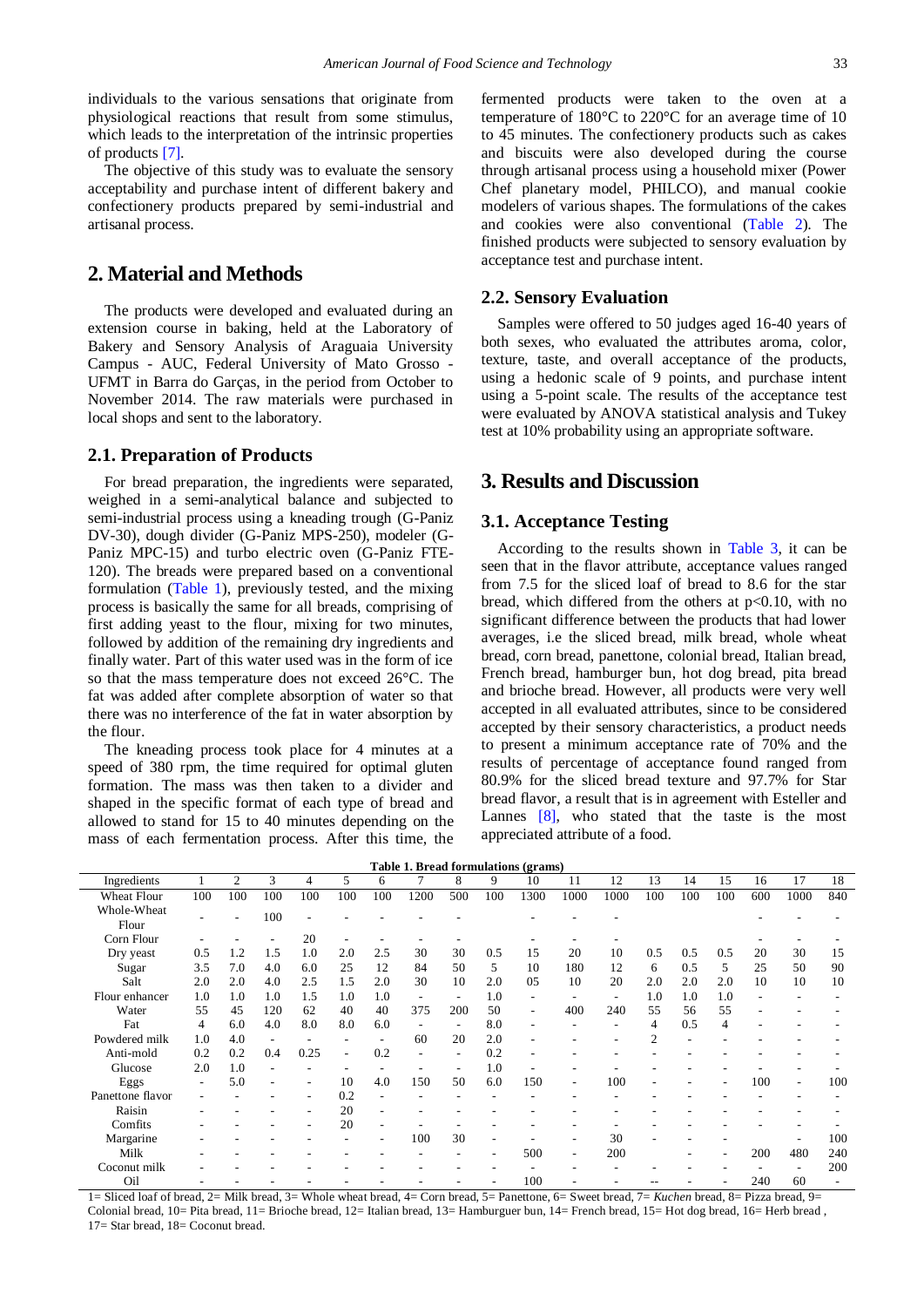<span id="page-2-0"></span>

| Table 2. Formulations of the cakes and cookies (grams) |                          |                          |        |                          |                          |     |                |                              |                          |                          |     |                          |                          |     |
|--------------------------------------------------------|--------------------------|--------------------------|--------|--------------------------|--------------------------|-----|----------------|------------------------------|--------------------------|--------------------------|-----|--------------------------|--------------------------|-----|
| Ingredients                                            | 1                        | $\overline{c}$           | 3      | 4                        | 5                        | 6   | $\overline{7}$ | 8                            | $\mathbf{Q}$             | 10                       | 11  | 12                       | 13                       | 14  |
| Wheat flour                                            | 960                      | 120                      | 480    | 200                      | $\overline{\phantom{a}}$ | 480 | 240            | 240                          | 240                      | 360                      | 150 | 240                      | 1000                     | 240 |
| Dry yeast                                              | 15                       |                          |        |                          |                          |     |                |                              |                          |                          |     |                          | 30                       |     |
| Baking powder                                          |                          | 10                       | 10     |                          | $\overline{\phantom{a}}$ | 10  | 10             | 10                           | 10                       | 10                       | 10  | 10                       | $\overline{\phantom{a}}$ | 10  |
| Sugar                                                  | 170                      | 160                      | 160    | $\overline{\phantom{a}}$ | 50                       | 640 | 320            | 320                          | 320                      | 320                      | 300 | 320                      | 40                       | 320 |
| Water                                                  | 600                      | $\overline{\phantom{a}}$ | $\sim$ | $\overline{a}$           | $\overline{\phantom{a}}$ | 100 | 120            | $\overline{\phantom{a}}$     | $\overline{\phantom{a}}$ | $\overline{\phantom{a}}$ |     | $\overline{\phantom{0}}$ | $\overline{\phantom{a}}$ | 200 |
| Eggs                                                   | 50                       | 100                      | 50     | 50                       | $\overline{\phantom{a}}$ | 400 | 200            | 200                          | 150                      | 200                      | 300 | 200                      | 300                      | 300 |
| Vegetable fat                                          | 100                      |                          |        | ٠                        |                          |     |                |                              |                          |                          |     |                          |                          |     |
| Salt                                                   | 10                       | $\sim$                   | 05     | $\sim$                   | 05                       |     | 05             |                              |                          |                          |     |                          | 05                       |     |
| Margarine                                              |                          | 200                      | 200    | 250                      | 500                      |     |                | ٠                            | 100                      |                          | 150 | 150                      | 120                      |     |
| Apple                                                  | 240                      |                          |        |                          |                          |     |                |                              |                          |                          |     |                          |                          |     |
| Raisin                                                 | 120                      |                          |        |                          |                          |     |                |                              |                          |                          |     |                          |                          |     |
| Cinnamon                                               | 07                       |                          |        |                          |                          |     |                |                              | 05                       |                          |     |                          |                          |     |
| Clove                                                  | 05                       |                          |        |                          |                          |     |                |                              |                          |                          |     |                          |                          |     |
| Nutmeg                                                 | 05                       |                          |        |                          |                          |     |                |                              |                          |                          |     |                          |                          |     |
| Anise                                                  |                          |                          |        |                          |                          |     |                |                              |                          |                          | 10  |                          |                          |     |
| Sour starch                                            | $\overline{\phantom{a}}$ | 150                      |        |                          |                          |     |                |                              |                          |                          |     |                          |                          |     |
| Maize starch                                           | $\overline{\phantom{a}}$ | 150                      | ٠      | 375                      | 1000                     |     |                |                              |                          |                          |     |                          | 120                      |     |
| Vanilla flavour                                        |                          |                          | 10     | 10                       | 10                       |     |                |                              |                          |                          |     |                          | 10                       |     |
| Milk                                                   |                          |                          |        |                          |                          | --  |                |                              |                          |                          |     | 120                      | 250                      |     |
| Chocolate                                              |                          |                          | 15     |                          |                          |     | 90             |                              |                          |                          |     |                          | $\overline{\phantom{a}}$ |     |
| Condensed milk                                         |                          |                          |        | $\overline{a}$           | 395                      |     |                |                              |                          |                          |     | 395                      | 395                      |     |
| ${\rm Egg\text{-}Yolk}$                                |                          |                          |        |                          | 20                       |     |                |                              |                          |                          |     |                          | 80                       |     |
| Oil                                                    |                          |                          |        |                          |                          |     | 250            | 250                          | ٠                        | 240                      |     |                          |                          |     |
| Orange juice                                           |                          |                          |        |                          |                          |     |                | 200                          |                          | $\overline{\phantom{a}}$ | 360 |                          |                          |     |
| Banana                                                 |                          |                          |        |                          |                          |     |                | $\qquad \qquad \blacksquare$ | 200                      | $\overline{\phantom{a}}$ |     |                          |                          |     |
| Carrot                                                 |                          |                          |        |                          |                          |     |                |                              | ٠                        | 300                      |     |                          |                          |     |
| Corn flour                                             |                          |                          |        |                          |                          |     |                |                              |                          |                          | 250 |                          |                          |     |
| Coconut milk                                           |                          |                          |        | $\overline{\phantom{a}}$ |                          |     |                |                              |                          |                          |     | 100                      |                          |     |
| Icing sugar                                            |                          |                          |        | 80                       |                          |     |                |                              |                          |                          |     |                          |                          |     |
| Grated coconut                                         |                          |                          |        | $\overline{\phantom{a}}$ |                          |     |                |                              |                          |                          |     | 100                      |                          |     |

1= Apple Vanoka, 2= Nair cookie, 3= Passatempo ccokie, 4=Casadinho cookie, 5=Sequilho cookie, 6=Swiss roll, 7=Chocolate cupcake, 8= Orange cake, 9=Banana cake, 10=Carrot cake, 11= Corn cake, 12=Coconut cake, 13=Berliner, 14=Sponge cake

| Table 3. Evaluated attributes and global acceptance of bakery products in the "bread" category |  |  |  |
|------------------------------------------------------------------------------------------------|--|--|--|
|                                                                                                |  |  |  |

<span id="page-2-1"></span>

| Product           | Aroma                      | Color                      | Texture                           | Flavor                      | Overall Acceptance                                     |
|-------------------|----------------------------|----------------------------|-----------------------------------|-----------------------------|--------------------------------------------------------|
| Sliced bread      | $7.5 \pm 1.0^e$            | $7.9 \pm 1.2$ <sup>c</sup> | $7.3 \pm 1.2$ <sup>c</sup>        | $7.50 \pm 1.2$ <sup>d</sup> | $8.0 \pm 0.7$ <sup>d</sup>                             |
| Milk bread        | $7.8 \pm 1.3^{\circ}$      | $7.6 \pm 1.2$ <sup>c</sup> | $7.7 \pm 1.1$ <sup>c</sup>        | $7.80 \pm 1.4$ <sup>d</sup> | $8.2 \pm 0.7$ <sup>d</sup>                             |
| Whole wheat bread | $7.7 \pm 0.9^e$            | $8.3 \pm 0.8$ <sup>c</sup> | $8.0 \pm 0.9$ <sup>c</sup>        | $7.83 \pm 1.3$ <sup>d</sup> | $8.1 \pm 0.8$ <sup>d</sup>                             |
| Corn bread        | $7.9 \pm 1.1^{\circ}$      | $8.3 \pm 0.9$ <sup>c</sup> | $8.3 \pm 0.8^b$                   | $8.10 \pm 1.1$ <sup>d</sup> | $8.4{\pm}0.6^b$                                        |
| Panettone         | $7.9 \pm 1.2^e$            | $8.5 \pm 0.7^{\circ}$      | $8.2 \pm 0.9$ <sup>c</sup>        | $8.20 \pm 1.1$ <sup>d</sup> | $8.4 \pm 0.9^b$                                        |
| Sweet bread       | $8.3 \pm 0.8$ <sup>d</sup> | $7.9 \pm 0.9$ <sup>c</sup> | $8.2 \pm 0.9$ <sup>c</sup>        | $8.36 \pm 0.7$ <sup>d</sup> | $8.3 \pm 0.6^d$                                        |
| Kuchen bread      | $8.4 \pm 0.6^{\circ}$      | $8.2 \pm 0.9^{\circ}$      | $8.0 \pm 1.1$ <sup>c</sup>        | $8.50 \pm 0.6$ <sup>c</sup> | $8.4 \pm 0.8^{\rm b}$                                  |
| Pizza bread       | $8.6 \pm 0.7^b$            | $8.3 \pm 0.9$ <sup>c</sup> | $8.9 \pm 0.8^{\rm b}$             | $8.65 \pm 0.7^b$            | $8.6{\pm}0.6^b$                                        |
| Colonial bread    | $7.5 \pm 1.2^e$            | $7.8 \pm 1.1$ <sup>c</sup> | $7.9 \pm 0.9$ <sup>c</sup>        | $7.72 + 1.1$ <sup>d</sup>   | $7.9 \pm 0.8$ <sup>d</sup>                             |
| Italian bread     | $7.9 \pm 0.9^e$            | $8.4 \pm 0.6^b$            | $8.0 \pm 1.0^{\circ}$             | $7.91 \pm 0.9$ <sup>d</sup> | $8.1 \pm 0.6^d$                                        |
| Star bread        | $8.6 \pm 0.5^{\text{a}}$   | $8.4 \pm 0.9^{\circ}$      | $8.5 \pm 0.7^{\rm a}$             | $8.79 \pm 0.5^{\text{a}}$   | $8.7 \pm 0.4^{\text{a}}$                               |
| Herb bread        | $8.5 \pm 0.5$ <sup>d</sup> | $8.3 \pm 0.7$ <sup>c</sup> | $8.4 \pm 0.6^b$                   | $8.50 \pm 0.7$ <sup>d</sup> | $8.5 \pm 0.5^{\rm b}$                                  |
| French bread      | $8.2 \pm 0.8^{\circ}$      | $8.4 \pm 0.6^b$            | $8.2 \pm 0.7^{\rm b}$             | $8.50 \pm 0.5$ °            | $8.5 \pm 0.6^b$                                        |
| Hamburguer bun    | $8.2 \pm 0.9^e$            | $8.2 \pm 0.6^{\circ}$      | $8.4 \pm 0.5$ <sup>c</sup>        | $8.50 \pm 0.5$ <sup>d</sup> | $8.6{\pm}0.5^{b}$                                      |
| Hot dog bread     | $8.3 \pm 0.5^{\circ}$      | $8.2 \pm 0.6^{\circ}$      | $7.9 \pm 0.7$ <sup>c</sup>        | $8.50 \pm 0.5$ <sup>d</sup> | $8.5 \pm 0.5$ <sup>c</sup>                             |
| Coconut bread     | $8.7 \pm 0.4^b$            | $8.3 \pm 0.8$ <sup>c</sup> | $8.7 \pm 0.4^{\text{a}}$          | $8.66 \pm 0.5$ <sup>d</sup> | $8.7 \pm 0.5^{\rm b}$                                  |
| Pita bread        | $7.9 \pm 0.6^{\circ}$      | $7.9 \pm 0.7$ <sup>c</sup> | $8.2 \pm 0.6^{\circ}$             | $8.20 \pm 0.8$ <sup>d</sup> | $8.4 \pm 0.5^{\rm b}$                                  |
| Brioche bread     | $7.9 \pm 0.7^{\circ}$      | $7.9 \pm 0.9$ <sup>c</sup> | $8.4 \pm 0.7^b$                   | $8.20 \pm 0.7$ <sup>d</sup> | $8.4 \pm 0.5^{\circ}$                                  |
| n.                | $\cdots$<br>$\sim$         | п.                         | $C_{\alpha}$ $\alpha$<br>$\sim$ 1 | $\sim$ $\sim$               | $\sim$ 1<br>$\mathbf{r}$<br>$\epsilon$<br>$\mathbf{u}$ |

Regarding the texture attribute, the Star and coconut breads obtained the highest average, not differing statistically at  $p \le 0.10$ , followed by corn bread, pizza bread, herb bread, French bread and brioche bread which also did not differ. And for flavor attribute, as already mentioned, the star bread had the highest acceptance percentage found, obtaining the highest average of 8.79, a fact observed in all evaluated sensory attributes. The acceptance percentages for the flavor attribute were higher, with most results being above 90%, a fact that is in accordance with [\[8\]](#page-4-6) who state that the popularity of bread is attributed, among other things, to its taste.

As for the color attribute, the sliced bread, milk bread, whole wheat bread, sweet bread, *kuchen* bread, pizza bread, colonial bread, herb bread, hamburger bun, hot dog bread, coconut bread, pita bread, and brioche breads did not differ significantly at  $p \le 0.10$ , obtaining the lowest average in this analysis. The highest averages were assigned to panettone and star breads. According to [\[9\]](#page-4-7) in a study of the development of a fiber source bread from malt bagasse, the color attribute was the one that had the highest acceptability index reaching 88.88%, followed by overall impression, texture and aroma attributes with 86.11%, 83.05% and 80% respectively.

In agreement with the other attributes, the global acceptance had the highest average for the star bread, differing from the others at  $p<0.10$ , thus it can be considered that among the bakery products of the "bread" category, the star bread was the most accepted by consumers.

When we look at [Table 4,](#page-3-0) we note that the confectionery products showed higher averages than those found for the breads in the five attributes evaluated (aroma, color, texture, flavor and overall acceptance), ranging from 7.7 for the aroma of Swiss roll, to 9.0 for the color of the coconut cake. Thus resulting in acceptance percentage values between 85.8% and 99.2%, respectively. The Vanoka apple, coconut cake and the carrot cake were the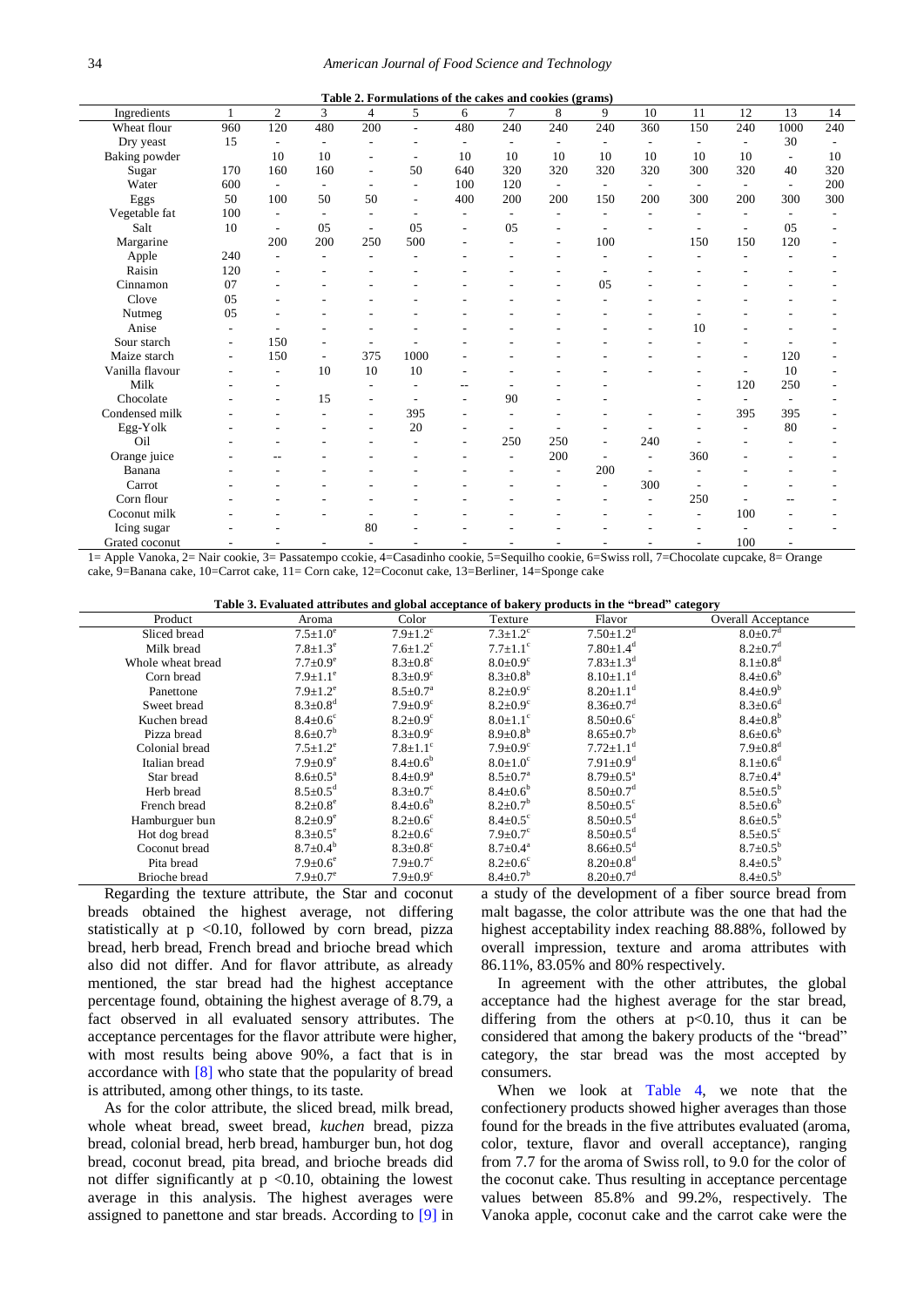products which obtained the best acceptance. This result is due to the fact that Brazilian customs entail the consumption of more elaborate, stuffed and accented flavor products.

Regarding the cakes[, \[10\]](#page-4-8) consider the texture and color as the most important quality parameters, in these attributes the coconut and carrot cake had the highest averages, significantly differing from the others at  $p<0.10$ . However, these parameters may vary due to baking temperatures, oven structure, humidity and air velocity within the oven [\[11\].](#page-4-9)

The analyzed cookies obtained lower averages than those found for the cakes. However, the values found were high, which can be attributed to the fact that cookies are well accepted and consumed by people of all ages [\[12\].](#page-4-10) The lowest value found corresponded to the color of *passatempo* cookie, 8.03, a value higher than the averages for all cookies in the work of [\[13\].](#page-4-11)

| Table 4. evaluated attributes and overall acceptance of the products in the category "confectionery". |  |  |
|-------------------------------------------------------------------------------------------------------|--|--|
|                                                                                                       |  |  |

<span id="page-3-0"></span>

| Product           | Aroma                      | Color                      | Texture                    | Flavor                   | <b>Overall Acceptance</b>  |
|-------------------|----------------------------|----------------------------|----------------------------|--------------------------|----------------------------|
| Apple Vanoka      | $8.7 \pm 0.5^{\circ}$      | $8.7 \pm 0.5^{\circ}$      | $8.7 + 0.6^{\circ}$        | $8.7 \pm 0.5^{\text{a}}$ | $8.9 \pm 0.3^{\text{a}}$   |
| Coconut cake      | $8.6 \pm 0.6^b$            | $9.0 \pm 0.4^{\circ}$      | $8.8 \pm 0.3^{\circ}$      | $8.8 \pm 0.4^{\circ}$    | $8.92 \pm 0.3^{\text{a}}$  |
| Carrot Cake       | $8.7 \pm 0.5^{\text{a}}$   | $8.7 \pm 0.5^{\text{a}}$   | $8.7 \pm 0.5^{\circ}$      | $8.7 \pm 0.5^{\text{a}}$ | $8.8 \pm 0.41^b$           |
| Chocolate Cupcake | $8.3 \pm 0.8$ <sup>c</sup> | $8.5 \pm 0.6^{\circ}$      | $8.2 \pm 0.8$ <sup>d</sup> | $8.4 \pm 0.7^{\circ}$    | $8.5 \pm 0.5$ <sup>c</sup> |
| Orange Cake       | $8.4 \pm 0.7$ <sup>b</sup> | $8.5 \pm 0.6$ <sup>c</sup> | $8.7 \pm 0.5^{\rm b}$      | $8.7 \pm 0.6^{\circ}$    | $8.7 \pm 0.5^{\rm b}$      |
| Banana Cake       | $8.4 \pm 0.5^{\circ}$      | $8.1 \pm 0.8$ <sup>c</sup> | $8.3 \pm 0.8$ <sup>d</sup> | $8.3 \pm 0.6^b$          | $8.6 \pm 0.5$ <sup>c</sup> |
| Corn cake         | $8.3 \pm 0.6^{\circ}$      | $8.3 \pm 0.7$ <sup>c</sup> | $8.4 \pm 0.6^{\circ}$      | $8.6 \pm 0.5^{\text{a}}$ | $8.7 \pm 0.5$ <sup>c</sup> |
| Passatempo cookie | $8.0 \pm 0.8$ <sup>c</sup> | $8.0{\pm}0.8^{\circ}$      | $8.2 \pm 0.7$ <sup>d</sup> | $8.5 \pm 0.5^{\text{a}}$ | $8.4 \pm 0.5$ <sup>c</sup> |
| Nair cookie       | $8.3 \pm 0.5^{\circ}$      | $8.2 \pm 0.7$ °            | $8.3 \pm 0.6^d$            | $8.4 \pm 0.7^{\circ}$    | $8.5 \pm 0.5$ <sup>c</sup> |
| Casadinho cookie  | $8.4 \pm 0.7^{\circ}$      | $8.4 \pm 0.6$ <sup>c</sup> | $8.4 \pm 0.8$ <sup>d</sup> | $8.5 \pm 0.6^{\circ}$    | $8.6 \pm 0.5$ <sup>c</sup> |
| Sequilho cookie   | $8.5 \pm 0.6^{\circ}$      | $8.2 \pm 0.8$ <sup>c</sup> | $8.5 \pm 0.6^{\circ}$      | $8.5 \pm 0.5^{\circ}$    | $8.7 \pm 0.5^{\circ}$      |
| Swiss roll        | $7.7 \pm 0.9^{\circ}$      | $8.1 \pm 0.6$ <sup>c</sup> | $7.9 \pm 0.7$ <sup>d</sup> | $7.9 \pm 0.6^{\circ}$    | $8.2 \pm 0.4^{\circ}$      |
| Berliner          | $8.5 \pm 0.5^{\circ}$      | $8.8 \pm 0.4^b$            | $8.7 \pm 0.5$ <sup>c</sup> | $8.8 \pm 0.4^{\rm a}$    | $8.8 \pm 0.4^b$            |
| Sponge cake       | $8.4 \pm 0.7$ <sup>c</sup> | $8.1 \pm 0.8$ <sup>c</sup> | $8.2 \pm 0.6^{\rm d}$      | $8.4 \pm 0.7^{\circ}$    | $8.5 \pm 0.5^{\circ}$      |

<span id="page-3-1"></span>All coefficient of variation values were lower than 11.58%; mean ± standard deviation. Equal letters in the same column were not significantly different at  $p \leq 0.10$ .



Figure 1. Histogram of purchase intent test of the "bread" category; 1-Sliced bread; 2=Milk bread; 3=Whole wheat bread; 4=Corn bread; 5=Panettone; 6=Sweet bread; 7=Kuchen bread; 8=Pizza bread; 9=Colonial bread; 10=Italian bread; 11=Star bread; 12=Herb bread; 13=French bread; 14=Hamburguer bun; 15=Hot dog bread; 16=Coconut bread; 17=Pita bread; 18=Brioche bread

<span id="page-3-2"></span>

**Figure 2.** Histogram of purchase intent test of the "confectionery" category; 1= Apple Vanoka; 2= Coconut cake; 3= Carrot Cake; 4= Chocolate Cupcake; 5= Orange Cake; 6= Banana Cake; 7= Corn cake; 8= Passatempo cookie; 9= Nair cookie; 10= Casadinho cookie; 11= Sequilho cookie; 12= Swiss roll; 13= Berliner; 14= Sponge cake

#### **3.2. Purchase Intent Test**

According to [Figure 1,](#page-3-1) the bread had a high rate of purchase intent, and the star bread was the one that stood out with an average of 4.91, statistically differing from the others at  $p \le 0.10$ . From this group the product which obtained the lowest average purchase intent was the colonial bread which scored 4.16, equivalent to "probably buy" in the five-point scale used.

The confectionery products [\(Figure 2\)](#page-3-2) were evaluated and the following results obtained: average of coconut cake 5.0, followed by pastry averaging 4.89 and apple vanoka averaging 4.87 in purchase intent, and none of them differed statistically at  $p \le 0.10$ . The product with the lowest average for this group was the swiss roll with 4.28, though it can be considered that all confectionery products obtained high averages in purchase intent, showing that